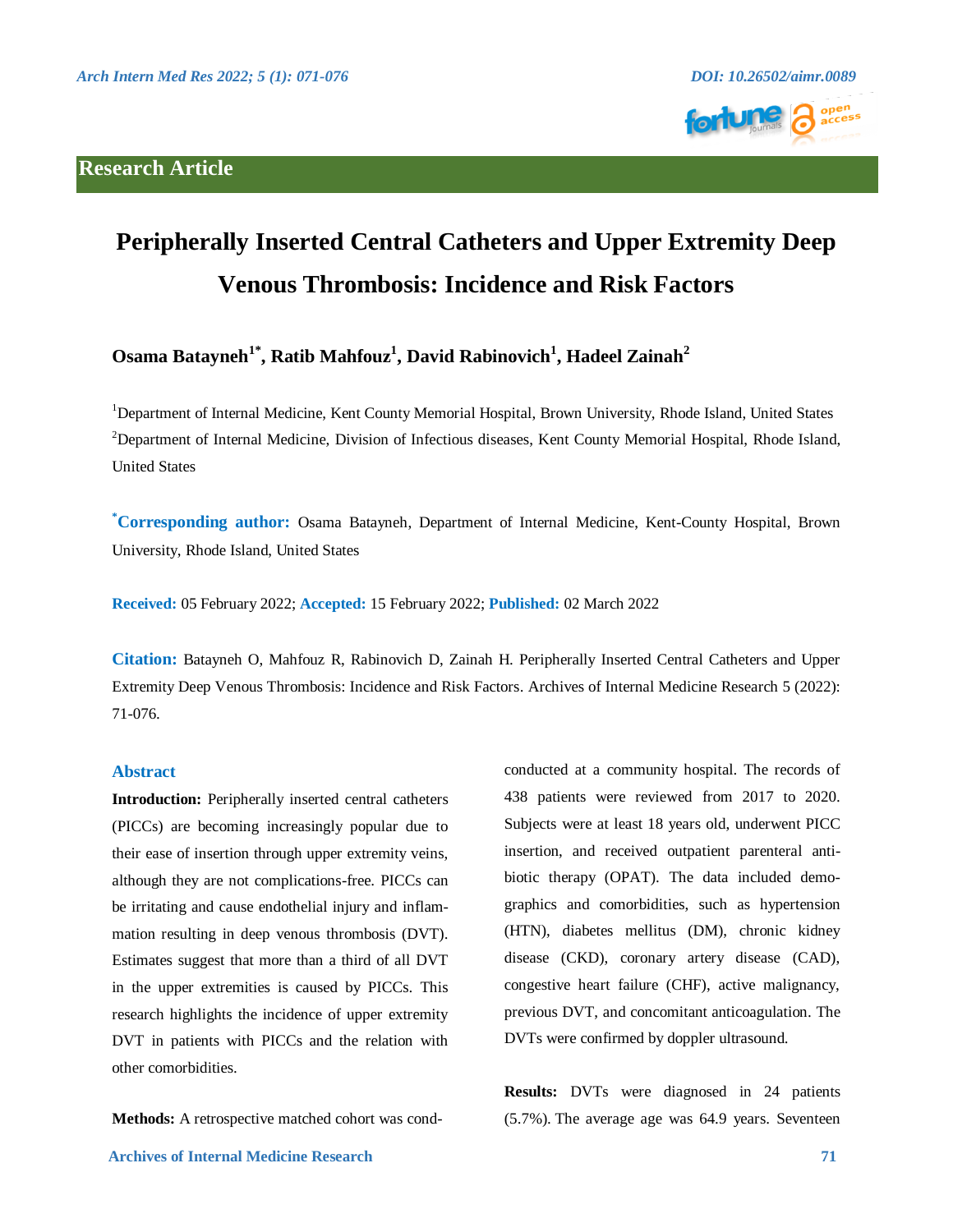(70%) patients were males and 24 (100%) were white. The median time to diagnosis was 21 days from PICC insertion. Patients with DM were 72% less likely to be diagnosed with DVT compared to those without diabetes ( $OR = 0.28$ ,  $P = 0.008$ ). There was no relation between the diagnosis of DVT and the other comorbidities, including HTN ( $OR = 0.45$ ,  $P = 0.059$ ), CAD (OR = 0.62, P = 0.353), CHF (OR  $= 0.87$ , P = 0.79), Afib (OR = 0.91, P = 0.589), concomitant anticoagulation (OR =  $0.98$ , P =  $0.62$ ), CKD (OR = 1.16, P = 0.725), malignancy (OR = 1.83, P = 0.242), and previous DVT (OR = 1.2, P = 0.763). Age was not associated with higher risk of DVT (OR= $1.6, P = 0.304$ ).

**Conclusion:** The risk of DVT was 5.7 % in patients who had PICCs. There was less risk of DVT in patients with diabetes mellitus, while there was no risk association with the other comorbidities.

**Keywords:** Peripherally Inserted Central Catheters; Deep Venous Thrombosis; Upper Extremity

## **1. Introduction**

Peripherally inserted central catheters (PICCs) have been popularly used since the 1980s. PICCs play a major role for patients as they serve as central venous access for antibiotics and chemotherapy agents during long-term drug therapy [1]. According to a recent analysis, PICCs are inserted in approximately 5 million people annually in the United States [2]. PICC is a thin and long flexible catheter made of biocompatible material, inserted percutaneously into the basilic or cephalic vein in the forearm or the antecubital fossa, often with the help of an ultrasound or fluoroscopy, the catheter is then advanced into the central circulation [3].

PICCs have become more popular and a very good alternative intravenous (IV) access for central lines due to its different advantages, including the easy insertion, short procedure time, few complications and the high rate of patient satisfaction [4, 5]. Although PICCs have brought numerous benefits, there are some potential complications, including deep venous thrombosis (DVT), infection, mechanical failure (migration, obstruction), and few others [6, 7]. Here in this study, we discuss the incidence of upper extremity (UE) DVT in patients with PICCs, and the significance and clinical correlation of some associated chronic comorbidities.

#### **2. Materials and Methods**

This study is a retrospective matched cohort, conducted at a 343-bed community hospital in Rhode Island between January 2017 and December 2020. The IRB committee approved the protocol. The study goal was to find out the incidence of UE DVT in patients with PICCs, along with the relation of the clinical characteristics. We identified patients who received antibiotics through PICCs in our outpatient parenteral antibiotic therapy (OPAT) program. Those patients were discharged from the hospital with PICCs or received PICCs in the outpatient setting; and had received antibiotics for a period of 4 - 6 weeks for various infections. Duplex ultrasound results were reviewed to identify the patients with DVT. UE venous duplex scans were ordered for all patients who exhibited any signs or symptoms concerning for UE DVT including swelling, pain, redness around the PICC, fever, chills, or PICC malfunction.

An electronic medical record query was performed to identify all the patients meeting inclusion criteria. The patients were included if they were  $> 18$  years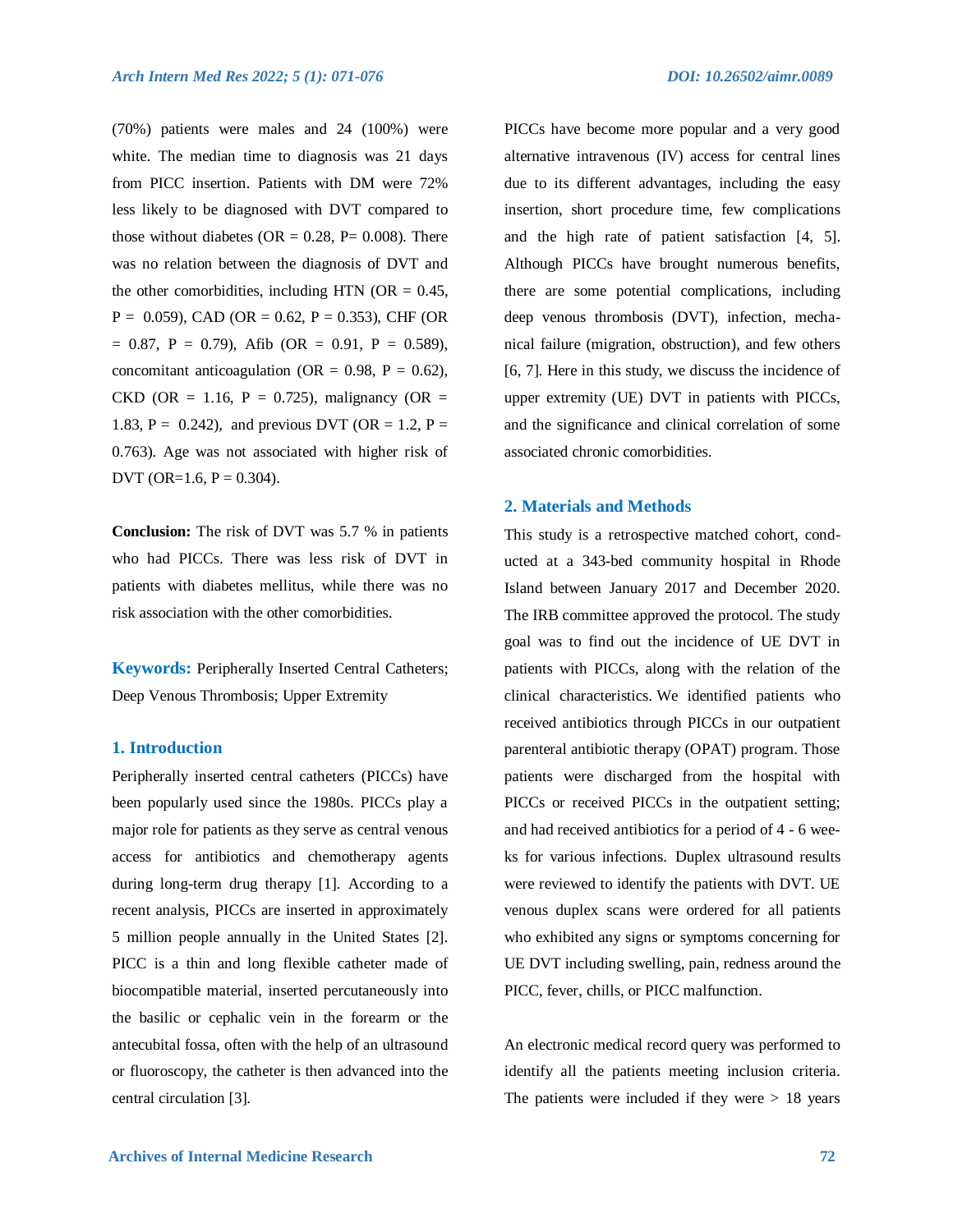old, had a PICC, and received IV antibiotics for a total of 4 - 6 weeks. Patients with superficial thrombosis or thrombosis in another site were excluded. The incidence of PICC-associated UE DVT was calculated using simple statistics. The median time for UE DVT after PICC placement was calculated. Univariable analysis was used to determine if some comorbidities were associated with UE DVT. The level of significance was determined using P value of <0.05. Patients with PICC-associated UE DVT were compared with a control group of patients with PICCs but without UE DVT.

Analysis was done with statistical analysis system software. The clinical variables evaluated included age, gender, race, active malignancy, anticoagulation use before PICC insertion, prior history of DVT, hypertension (HTN), diabetes mellites (DM), chronic kidney disease (CKD), coronary artery disease (CAD), congestive heart failure (CHF) and atrial fibrillation (Afib). Results are presented as odds ratios (ORs) with 95% confidence intervals (CIs). Patients with confirmed PICC-associated UE DVT were referred to the emergency department (ED) for further evaluation and management. Subsequently, the number of PICCs removed along with treatment with anticoagulation were calculated.

## **3. Results**

During the 4-year period, we reviewed the charts of 862 patients seen in the outpatient clinic, 438 patients with PICCs were followed in the OPAT program. UE DVT was diagnosed in 24 patients (5.47%). The median time to diagnosis was 21 days from PICC insertion. In patients who developed PICC-associated UE DVT, 4 patients (16%) were receiving therapeutic dose of anticoagulation before the diagnosis of DVT. Once the DVT was diagnosed, patients were referred to the ED for further evaluation and management. All PICCs were removed in the ED after DVT diagnosis. We found that 30-day-mortality rate was zero.

Table 1 lists baseline characteristics for all study patients. The mean age for patients with UE DVTs and without DVTs was 64.88, and 65.69 years respectively ( $P = 0.389$ ). For those with DVT, 17 patients (70.83%) were males and 24 (100%) were white. Patients with DM were 72% less likely to be diagnosed with DVT compared to those without diabetes (OR =  $0.28$ , P=  $0.008$ ). There was no relation between the diagnosis of DVT and the other comorbidities, including HTN (OR = 0.45, P  $= 0.059$ ), CAD (OR  $= 0.62$ , P  $= 0.353$ ), CHF (OR  $=$ 0.87, P = 0.79), Afib (OR = 0.91, P = 0.589), concomitant anticoagulation (OR =  $0.98$ , P =  $0.62$ ), CKD (OR = 1.16, P = 0.725), malignancy (OR = 1.83, P = 0.242), or previous DVT (OR = 1.2, P = 0.763). Furthermore, age was not associated with higher risk of DVT (OR=1.6,  $P = 0.304$ ).

Table 2 lists univariable analysis of the clinical characteristics for both groups (PICCs with UE DVT, PICCs without DVT). A significant lower incidence of UE DVT was seen in patients with DM (OR=0.28, P= 0.008). A statistically non-significant lower UE DVT incidence was seen in patients with HTN (OR= 0.45, P =  $0.059$ ), CAD (OR =  $0.62$ , P =  $0.353$ ), CHF  $(OR = 0.87, P = 0.79)$ , Afib  $(OR = 0.91, P = 0.589)$ , and concomitant anticoagulation (OR =  $0.98$ , P = 0.62). A statistically non-significant higher UE DVT incidence was seen in patients with  $CKD$  (OR = 1.16,  $P = 0.725$ , malignancy (OR = 1.83, P = 0.242), and previous DVT (OR = 1.2,  $P = 0.763$ ).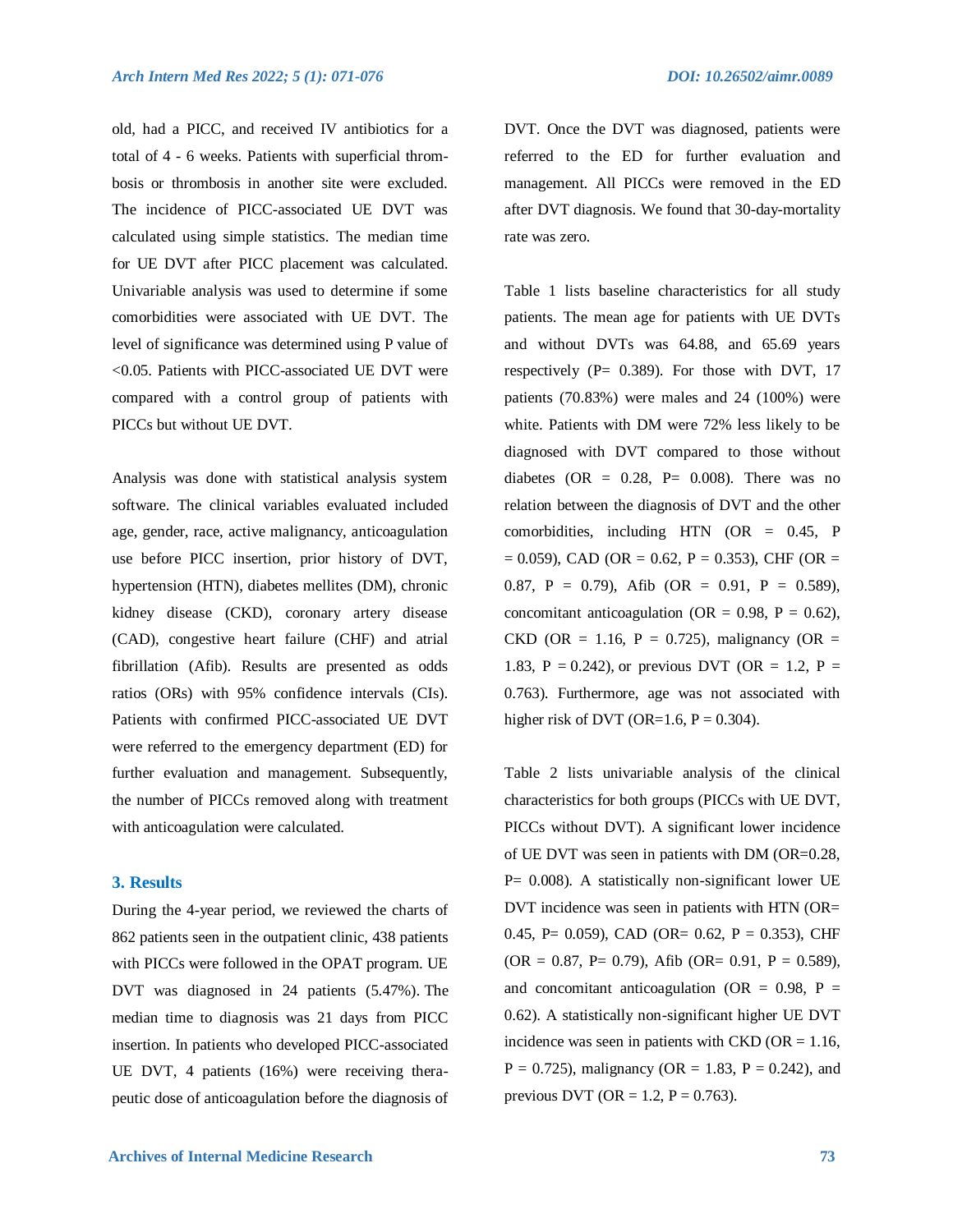|                    |       | DVT 24 No. $(\% )$ | No DVT 414 No. (%) | <b>P-Value</b> |
|--------------------|-------|--------------------|--------------------|----------------|
| Average Age (year) |       | 64.88              | 65.69              | 0.389          |
| Gender             | Male  | 17(70.83)          | 249(60.14)         | 0.304          |
| Race               | White | 24(100)            | 402(97.10)         | 0.855          |
|                    | Other |                    | 12                 |                |

**Table 1:** Baseline characteristics for all patients involved in the study.

|                          | <b>DVT 24</b> | <b>No DVT 414</b> | <b>Odds Ratio</b> | Confidence        | <b>P-Value</b> |  |
|--------------------------|---------------|-------------------|-------------------|-------------------|----------------|--|
|                          | No. (%)       | No. (%)           | (OR)              | intervals $(CIs)$ |                |  |
| <b>HTN</b>               | 14 (58.33)    | 313 (75.60)       | 0.45              | $0.18 - 1.17$     | 0.059          |  |
| DM                       | 5(20.83)      | 201 (48.55)       | 0.28              | $0.08 - 0.79$     | 0.008          |  |
| CAD                      | 5(20.83)      | 123 (29.71)       | 0.62              | $0.17 - 1.77$     | 0.353          |  |
| <b>CHF</b>               | 5(20.83)      | 96 (23.19)        | 0.87              | $0.24 - 2.49$     | 0.79           |  |
| Atrial Fibrillation      | 3(12.5)       | 56 (13,53)        | 0.91              | $0.16 - 3.14$     | 0.589          |  |
| Previous anticoagulation | 4(16.67)      | 20(4.83)          | 0.98              | $0.23 - 3.06$     | 0.62           |  |
| <b>CKD</b>               | 4(16.67)      | 61 (14.73)        | 1.16              | $0.27 - 3.62$     | 0.725          |  |
| History of DVT           | 2(8.33)       | 29(7.0)           | 1.2               | $0.13 - 5.31$     | 0.763          |  |
| Malignancy               | 5(20.83)      | 52 (12.56)        | 1.83              | $0.51 - 5.35$     | 0.242          |  |

**Table 2:** Univariable analysis of clinical characteristics for both groups.



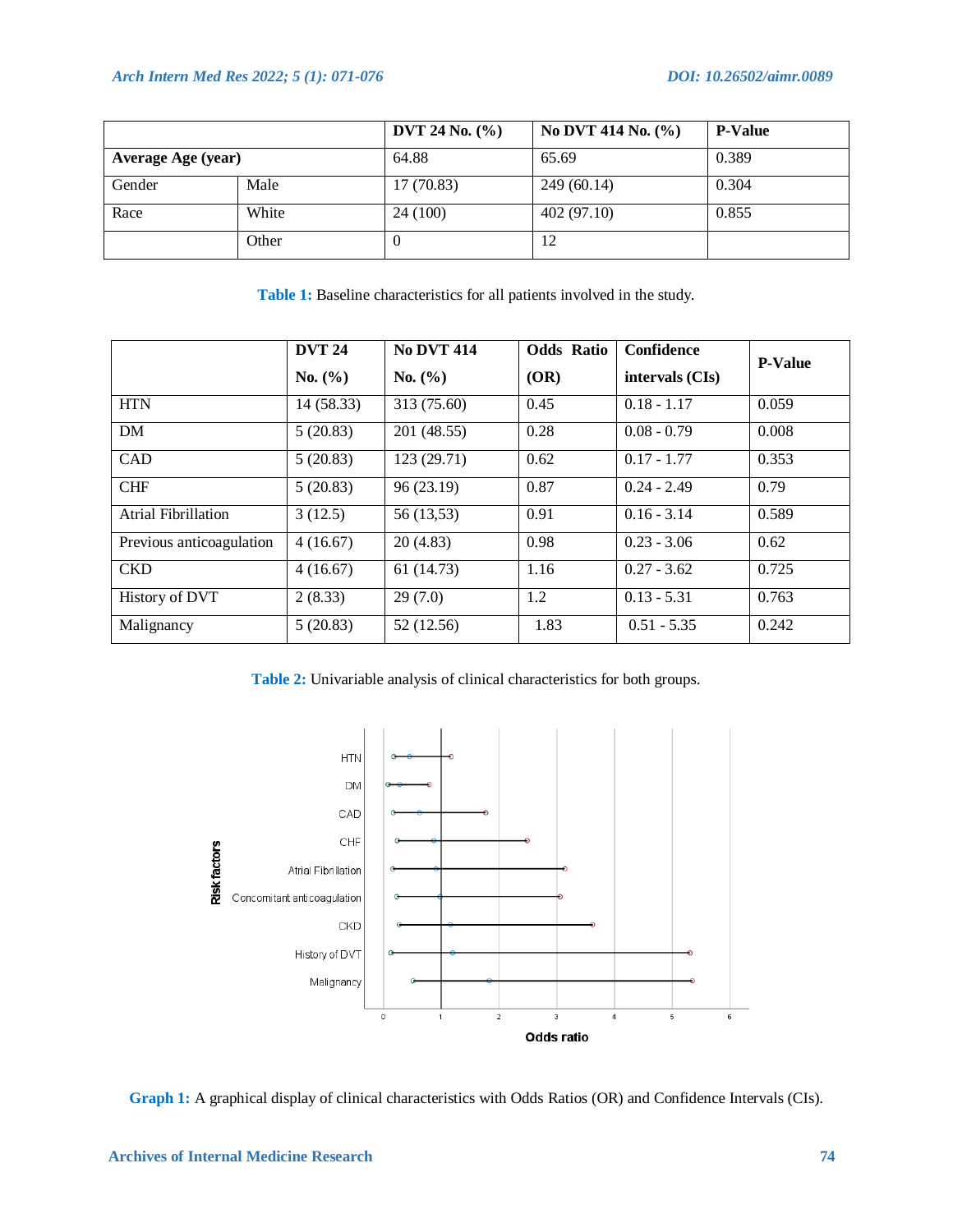#### **4. Discussion**

There were two main purposes for this study. The first was to assess the frequency of DVT in patients who had PICCs in the upper extremity. In this regard, the incidence was 5.47% (24/438); this was similar to a previous study in Spain which showed an incidence of 4.9% for catheter related thrombosis [8]. The second aim was to evaluate which comorbidities would affect the incidence of DVT. In that vain, there were three notable comorbidities that increased the odds of DVT (but not statistically significant), active cancer (OR 1.83, P = 0.242), CKD (OR 1.16, P = 0.725), and previous DVT (OR 1.2,  $P = 0.763$ ). Nevertheless, among these three factors, active cancer did appear to be the most impactful on the risk of developing DVT.

On the other hand, there were some unexpected findings. Diabetes mellitus was found to have a lower association with DVT (OR 0.28,  $P = 0.008$ ). This finding is not supported by previous literature. In fact, a previous study has shown results suggestive of higher incidence of DVT in diabetic patients [9]. There were other variables that also showed a negative correlation with DVT including hypertension (OR 0.45, P = 0.059), CAD (OR 0.62, P = 0.353), CHF (OR 0.87, P = 0.79), AFib (OR 0.91, P  $= 0.589$ ), and previous anticoagulation (OR 0.98, P = 0.62), but this association was not statistically significant. An earlier study showed that preexisting diagnosis of hypertension, malignancy, and CKD were all independent risk factors for developing UE DVT [10]. The reason as to why patients in the current study who had diabetes or hypertension were less likely to develop DVT is unclear. Perhaps they were taking medications that prevented DVT, such as an antiplatelet drug. Further research should be undertaken to analyze the effect of diabetes and hypertension on DVT risk before any strong conclusions are made.

Finally, there have been studies investigating the use of anticoagulation to prevent central venous catheterrelated thrombosis. One of which is a meta-analysis which included 15 randomized controlled trials. It showed anticoagulation to be effective in decreasing the risk of both symptomatic and asymptomatic central line-associated DVT  $(RR 0.31 - 0.73)$ . However, that was not the case for symptomatic DVT alone (RR  $0.28 - 0.72$ ) [11]. Our study has some limitations related to the retrospective nature, including the unmeasured variables, and the control selection bias. Furthermore, our study is a single center study, had a small sample size, and at risk for recordkeeping and reviewing errors.

#### **5. Conclusion**

The risk of DVT in this study was 5.7 % in patients who had PICCs. There was less risk of DVT in patients with diabetes mellitus, while there was no risk association with the other comorbidities. This study could serve as a step to further to evaluate PICC-related DVTs and the associated risk factors. Further prospective studies or clinical trials are needed in this area before any strong conclusion can be made.

#### **Conflict of Interest**

All authors declare that they have no conflicts of interest.

## **References**

1. Baxi SM, Shuman EK, Scipione CA, et al. Impact of postplacement adjustment of